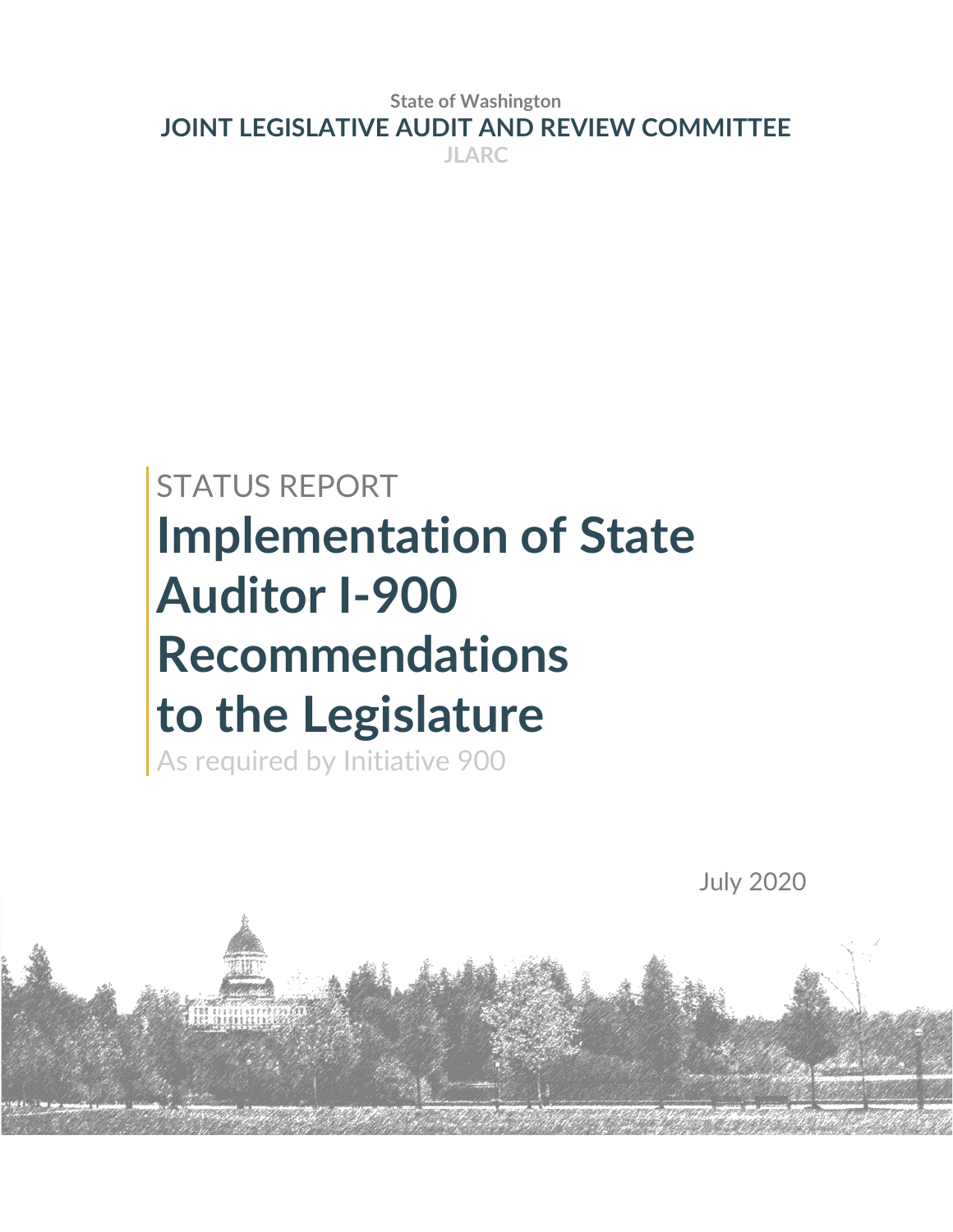# **Table of Contents**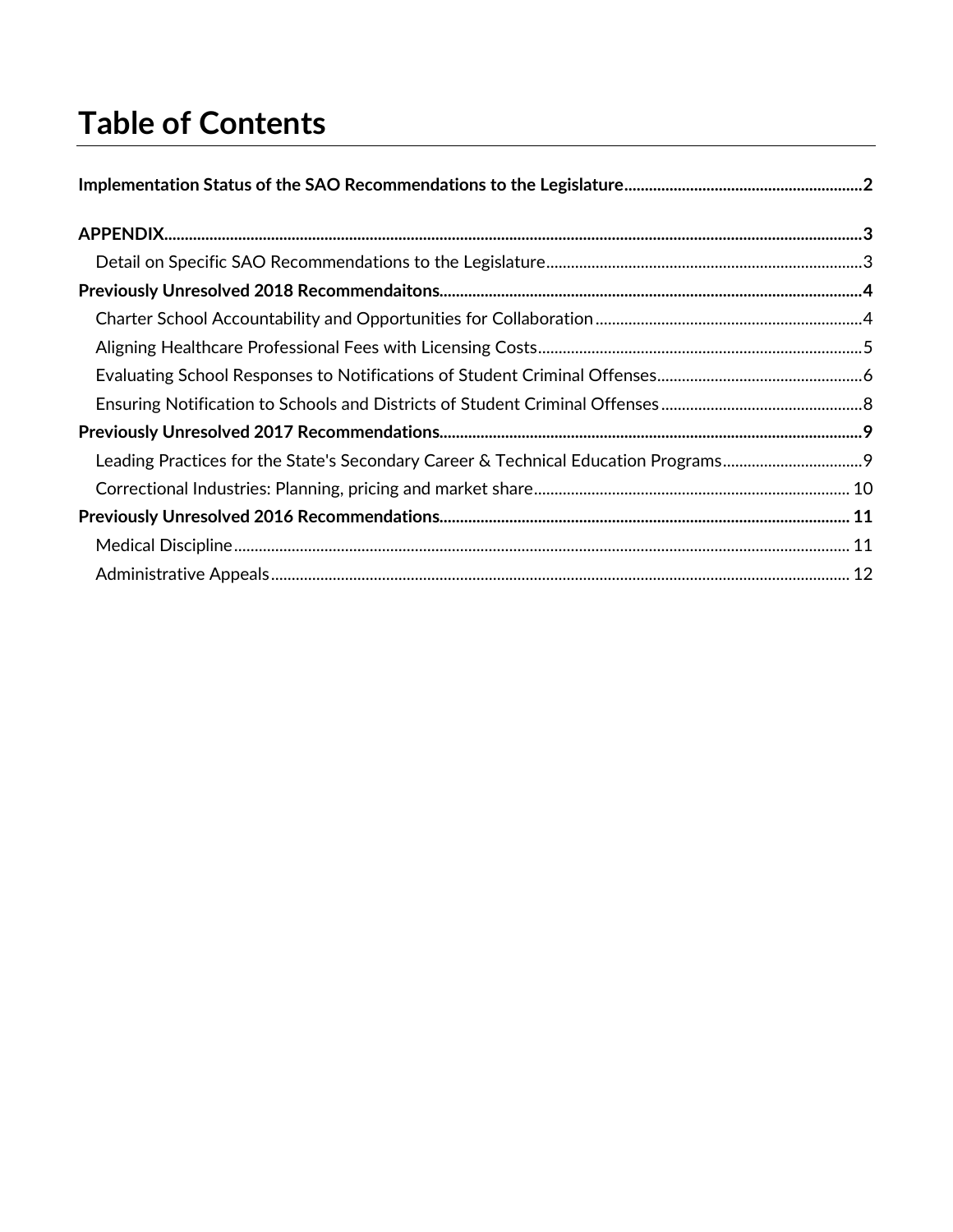# **Initiative 900 requires State Auditor's Office (SAO) to conduct performance audits**

In November 2005, Washington's citizens approved Initiative 900 (I-900). The initiative directs the State Auditor's Office (SAO) to conduct performance audits of state and local government agencies.

Recent SAO audits included no new recommendations to the Legislature

The State Auditor released ten new performance audit reports in 2019, with no recommendations to the Legislature. The Joint Legislative Audit and Review Committee (JLARC) held a public hearing for each audit.

## **2019 SAO performance audits**

- 1. [Contract Assurances for Vendor-Hosted State Information Technology Applications](https://portal.sao.wa.gov/ReportSearch/Home/ViewReportFile?arn=1022707&isFinding=false&sp=false)
- 2. [Safe Data Disposal: State Reduces the Risk of Disclosing Confidential Information](https://portal.sao.wa.gov/ReportSearch/Home/ViewReportFile?arn=1022845&isFinding=false&sp=false)
- 3. [Continuing Opportunities to Improve State Information Technology Security –](https://portal.sao.wa.gov/ReportSearch/Home/ViewReportFile?arn=1022918&isFinding=false&sp=false) 2018
- 4. [Assessing Extended Family Exemptions for Individual Providers](https://portal.sao.wa.gov/ReportSearch/Home/ViewReportFile?arn=1023358&isFinding=false&sp=false)
- 5. [Reforming Bail Practices in Washington](https://portal.sao.wa.gov/ReportSearch/Home/ViewReportFile?arn=1023411&isFinding=false&sp=false)
- 6. [Opportunities to Improve School Safety Planning](https://www.sao.wa.gov/wp-content/uploads/Tabs/PerformanceAudit/PA_Opportunities_to_Improve_School_Safety_Planning_ar1023384.pdf)
- 7. [Opportunities to Better Identify and Serve K-12 Students Experiencing Homelessness](https://www.sao.wa.gov/wp-content/uploads/Tabs/PerformanceAudit/PA_Better_Supporting_K-12_Homeless_Students-ar1023748.pdf)
- 8. [Opportunities to Improve Washington's Preparedness Efforts in Emergency Management](https://www.sao.wa.gov/wp-content/uploads/Tabs/PerformanceAudit/PA_Improving_WA_Emergency_Management_Preparedness_Efforts_ar-1023742.pdf)
- 9. [Schools Can Influence Student Eating Habits Through Lunch Scheduling Practices](https://www.sao.wa.gov/wp-content/uploads/Tabs/PerformanceAudit/PA_Elementary_School_Lunch_Scheduling_ar1024471.pdf)
- 10. [Medicaid Fluoride Cost Savings](https://portal.sao.wa.gov/ReportSearch/Home/ViewReportFile?arn=1024506&isFinding=false&sp=false)

# **Initiative 900 requires JLARC to report the status of SAO's recommendations to the Legislature**

By July 1 of each year, JLARC must report the status of SAO's recommendations to the Legislature. JLARC does not report on SAO's recommendations to state or local governments.

JLARC staff review the status of SAO's recommendations after each legislative session. The review includes:

- New recommendations (i.e., those made in the calendar year before the legislative session).
- Unresolved recommendations from previous years. JLARC staff follow up on recommendations for a total of four years, unless legislative or other action is taken that resolves the issue.

Initiative 900 also states that "justification must be provided for recommendations not implemented." Since no individual or entity can singularly speak to the reason for legislative action or inaction, JLARC staff could not identify sufficient and appropriate evidence to make definitive conclusions about why recommendations have not been implemented to date. In some cases, the information included in the JLARC staff summary comments provides context for the Legislature's actions.

This report demonstrates JLARC's compliance with the status reporting requirement for 2019.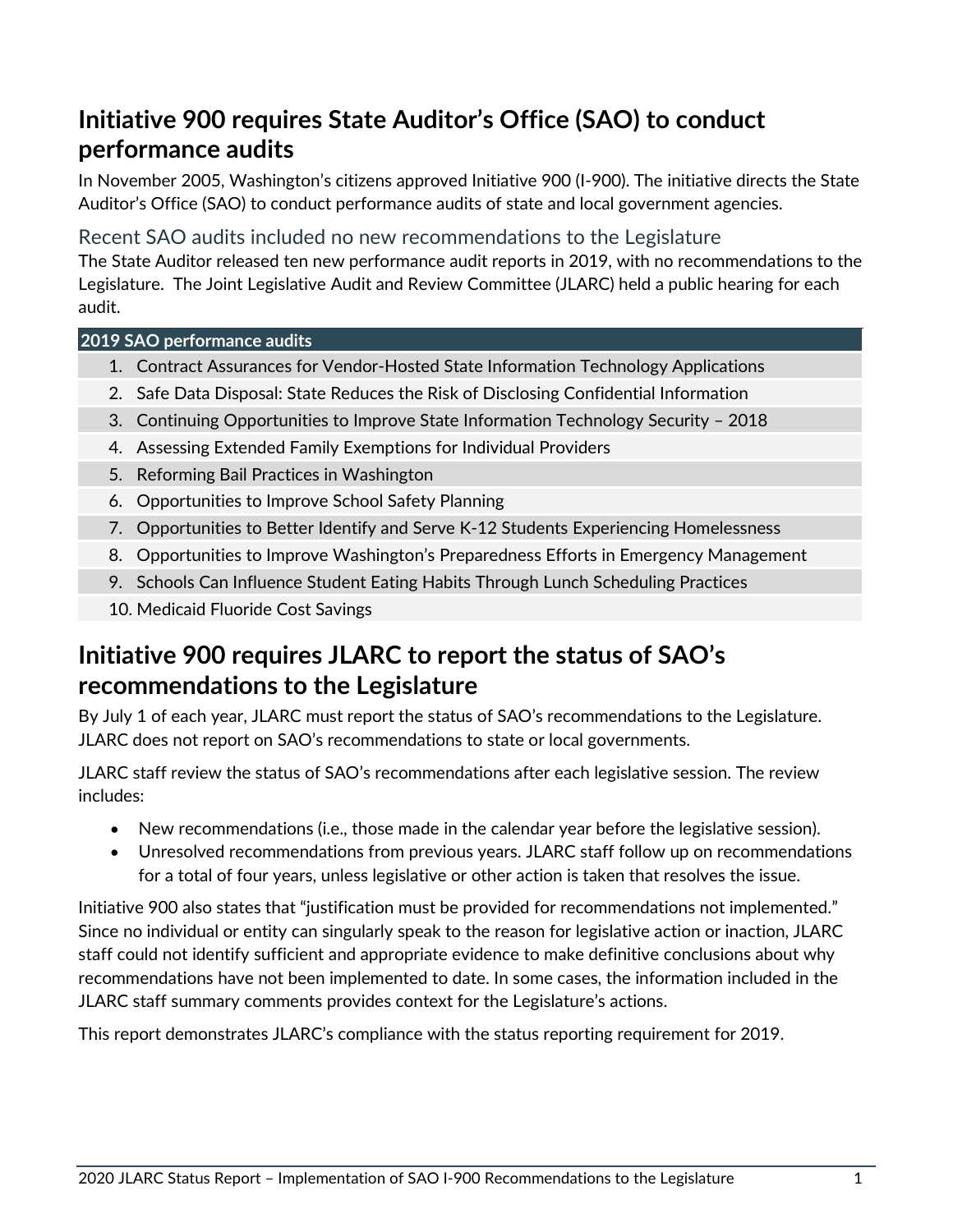# <span id="page-3-0"></span>**Implementation Status of the SAO Recommendations to the Legislature**

The SAO made no new recommendations to the Legislature in 2019. The appendix includes the status of nine recommendations that were unresolved coming into the 2020 legislative session. Previously resolved recommendations were addressed in status reports in prior years. Definitions of the reporting categories used in the table are below.

|                                                            |              |                            |                                         | <b>Implemented</b>       |                                               | <b>Not Implemented</b>       |       |
|------------------------------------------------------------|--------------|----------------------------|-----------------------------------------|--------------------------|-----------------------------------------------|------------------------------|-------|
| <b>SAO Recommendations</b><br>to the Legislature           | <b>Total</b> | Adopted<br>as<br>presented | Addressed with<br>different<br>approach | Partially<br>Implemented | <b>Bills</b><br>introduced but<br>not adopted | Related or no<br>information | Other |
| No new in 2019                                             |              |                            |                                         |                          |                                               |                              |       |
| Unresolved from 2016,<br>2017, or 2018                     | 9            |                            |                                         | $\mathcal{P}$            |                                               |                              |       |
| <b>Previously resolved</b><br>from 2016, 2017, and<br>2018 | 14           | 5                          |                                         |                          |                                               |                              | 2     |
| <b>Grand total</b>                                         | 23           | 6                          |                                         | 2                        |                                               |                              |       |

## Reporting categories used by JLARC

Implemented

- **Adopted as presented:** Legislation was passed to implement an SAO recommendation in the manner presented by the audit.
- **Addressed with different approach:** Legislation that passed takes a different approach to address the issue raised in the recommendation.
- **Partially implemented:** Legislation implemented some, but not all, portions of a recommendation.

#### Not Implemented

- **Bills introduced on topic but not adopted:** Bills were introduced, but not adopted, related to the recommendation topic.
- **Related or no information:** "Related information" means that no policy change was passed in legislation, but other related legislative discussion took place (e.g., work sessions). "No information" means there was no evidence of bills, work sessions, or any other formal legislative activity related to the recommendation.

#### **Other**

- **Legislature made different policy choice:** Legislation was passed with a policy choice that differed from the SAO recommendation.
- **Other circumstances:** Other circumstances have taken place that may impact the applicability of the recommendation (e.g., change to federal law, administrative rule, or executive branch program).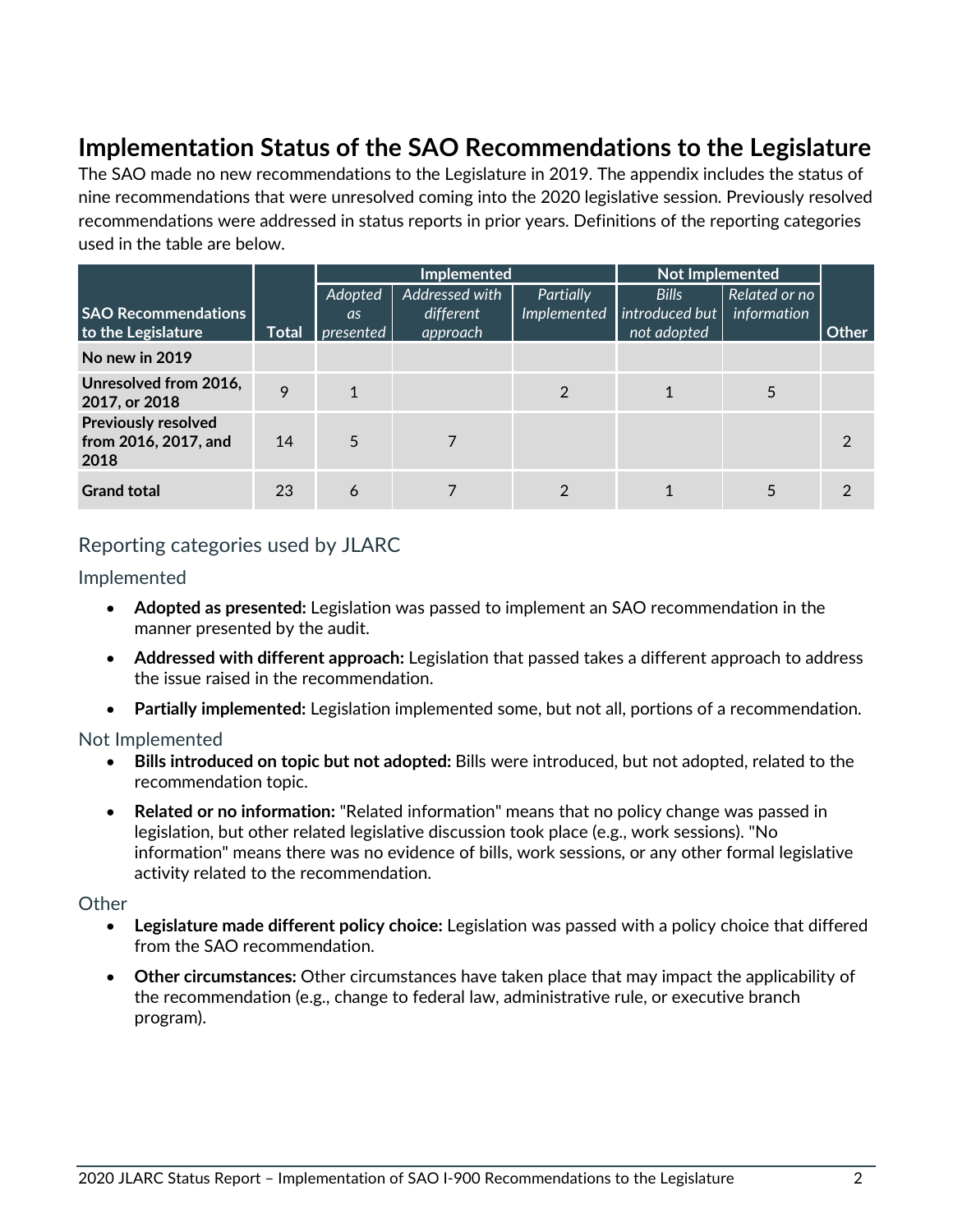# <span id="page-4-0"></span>APPENDIX RECOMMENDATION STATUS DETAILS

# <span id="page-4-1"></span>**How to read these reports**

|                                                   |                                                                                                                                                                                                                                                                                                                                                                                                                        | Recommendation year - £ 2017 Recommendations                                                                                                                                                                                                                                                                                                                         |  |
|---------------------------------------------------|------------------------------------------------------------------------------------------------------------------------------------------------------------------------------------------------------------------------------------------------------------------------------------------------------------------------------------------------------------------------------------------------------------------------|----------------------------------------------------------------------------------------------------------------------------------------------------------------------------------------------------------------------------------------------------------------------------------------------------------------------------------------------------------------------|--|
|                                                   |                                                                                                                                                                                                                                                                                                                                                                                                                        | SAO audit title [Correctional Industries: Planning, pricing and market share                                                                                                                                                                                                                                                                                         |  |
|                                                   | <b>Release date</b> F Released 5/4/2017                                                                                                                                                                                                                                                                                                                                                                                |                                                                                                                                                                                                                                                                                                                                                                      |  |
|                                                   | About the Audit                                                                                                                                                                                                                                                                                                                                                                                                        |                                                                                                                                                                                                                                                                                                                                                                      |  |
| Details from<br>SAO's audit                       | The Correctional Industries (CI) program offers inmates a chance to gain skills that make it more<br>likely they will find jobs after release. This performance audit analyzed the practices of the CI<br>program and found that applying leading practices would help CI more effectively plan for and<br>manage successful industries and set competitive prices that achieve sufficient profit for<br>reinvestment. |                                                                                                                                                                                                                                                                                                                                                                      |  |
|                                                   |                                                                                                                                                                                                                                                                                                                                                                                                                        | SAO Recommendation to the Legislature                                                                                                                                                                                                                                                                                                                                |  |
|                                                   |                                                                                                                                                                                                                                                                                                                                                                                                                        | SAO recommends that the Legislature should clarify RCW 72.09 to explain how CI should<br>measure compliance with unfair competition restrictions for its Class 2 industries.                                                                                                                                                                                         |  |
|                                                   |                                                                                                                                                                                                                                                                                                                                                                                                                        |                                                                                                                                                                                                                                                                                                                                                                      |  |
|                                                   |                                                                                                                                                                                                                                                                                                                                                                                                                        | JLARC staff status review and summary comments                                                                                                                                                                                                                                                                                                                       |  |
| JLARC staff<br>status review                      | Implementation<br>Status:                                                                                                                                                                                                                                                                                                                                                                                              | Not Implemented (Bill introduced but not adopted)<br>SSB 5838 was introduced in 2019 and re-introduced in 2020.                                                                                                                                                                                                                                                      |  |
| JLARC staff<br>summary of -<br>legislative action | Comments:                                                                                                                                                                                                                                                                                                                                                                                                              | SSB 5838 would have reformed the CI Advisory Committee to a decision-<br>making committee. It also would have given the committee the authority to<br>set the unfair competition rate every two years and to consider a variety of<br>factors when making the decision (e.g., gross business income, number of<br>businesses reporting income for each CI industry). |  |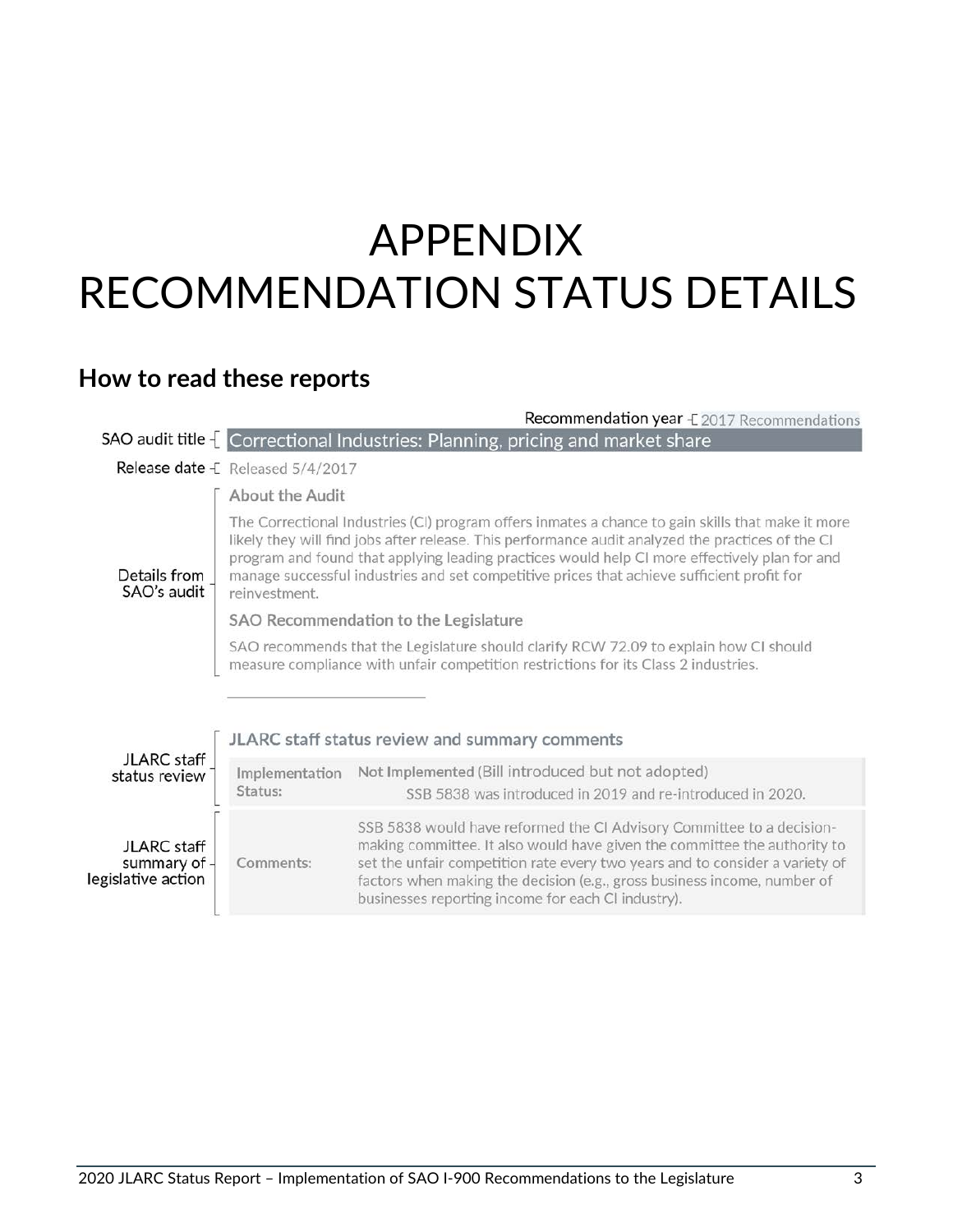# <span id="page-5-0"></span>**Previously Unresolved 2018 Recommendaitons**

2018 Recommendations

## <span id="page-5-1"></span>Charter School Accountability and Opportunities for Collaboration

Released 11/26/2018

### **About the Audit**

This performance audit examines whether charter schools have the foundations in place to help ensure they are accountable to the public, as well as the extent to which charter schools and traditional schools work together. The audit found mixed results. The report makes recommendations to the Legislature, charter school authorizers, and charter schools.

## **SAO Recommendation to the Legislature**

To address the organizational risk imposed on the Charter School Commission and charter school authorizers, SAO recommends that the Legislature consider amending language in RCW 28A.710.050 (3) to require approval of admissions policies and weighted enrollment preferences by the charter school's authorizer.

| Implementation<br>Status: | Not Implemented (Related or no information)                          |
|---------------------------|----------------------------------------------------------------------|
| Comments:                 | No legislative action has been taken related to this recommendation. |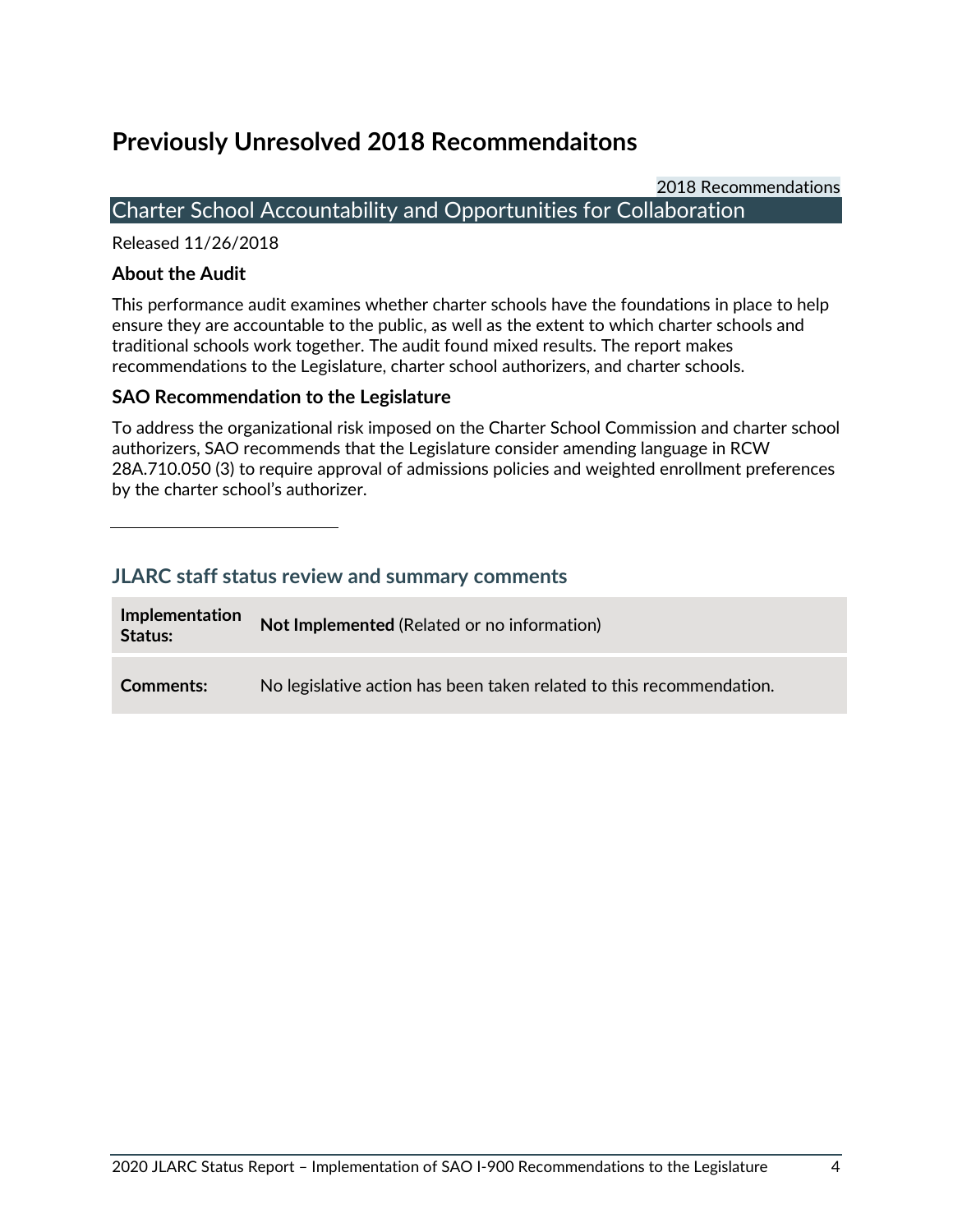## <span id="page-6-0"></span>Aligning Healthcare Professional Fees with Licensing Costs

#### Released 11/26/2018

## **About the Audit**

This performance audit investigates if the Department of Health aligns the fees it charges to healthcare professions with the costs of licensing. The audit found the majority of the professions' costs were appropriate, although some healthcare professions were charged for some services that did not clearly benefit them. The report makes recommendations to the Legislature and the Department of Health.

## **SAO Recommendation to the Legislature**

To address the issues with professions' reserves being used to pay for other professions' costs, SAO recommends the Legislature consider appropriating at the profession level instead of the account level to prevent one profession from spending another's reserves.

| <b>Implementation</b><br>Status: | Not Implemented (Related or no information)                          |
|----------------------------------|----------------------------------------------------------------------|
| <b>Comments:</b>                 | No legislative action has been taken related to this recommendation. |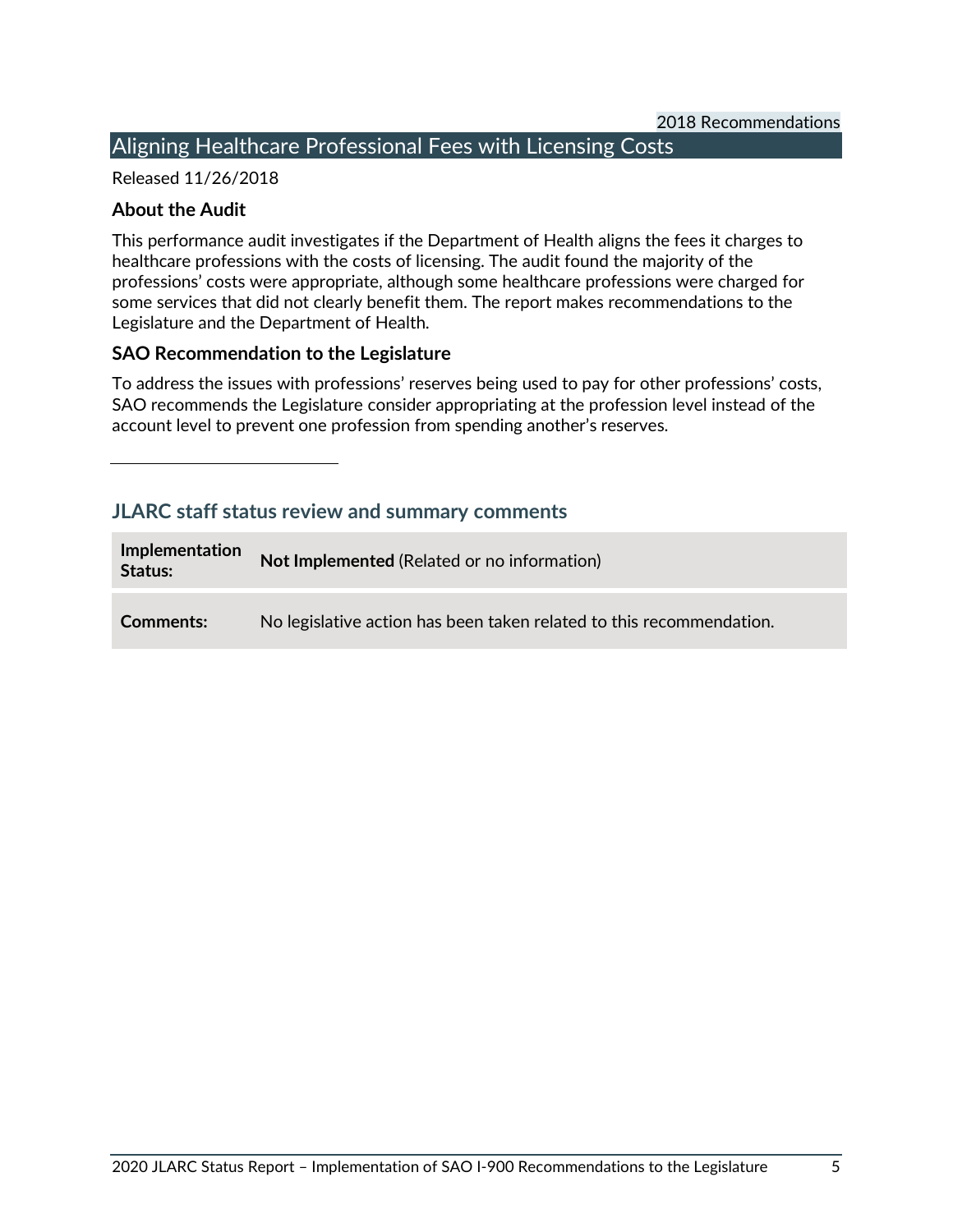## <span id="page-7-0"></span>Evaluating School Responses to Notifications of Student Criminal Offenses

Released 11/5/2018

## **About the Audit**

This is the second audit reviewing notifications to schools and districts of student criminal offenses. This performance audit investigates what happens to notifications after principals and district officials receive them. The audit found that districts can improve and clarify their policies to provide more robust guidance to principals. The report makes recommendations to the Legislature, Washington State School Directors' Association, Office of the Superintendent of Public Instruction (OSPI), and school districts.

## **First SAO Recommendation to the Legislature**

SAO recommends that the Legislature:

- 1. Address the apparent conflict between RCW 9A.44.138, RCW 13.04.155 and RCW 28A.225.330(6) regarding notification for Level I sex offenders by amending one or more of the statutes.
- 2. Revise RCW 28A.320.128 as needed to align with the other statutes.

## **Second SAO Recommendation to the Legislature**

SAO recommends that the Legislature direct the work group to address the following issues:

- a) Establish clear instructions that courts, state agencies and sheriffs must include with each notification, to inform principals of their statutory requirements to provide information to teachers and subsequent schools. This addresses the needs of new principals and principals who rarely receive notifications for consistent guidance.
- b) Determine the best way to include information about student criminal offenses received from courts or law enforcement agencies in the state's record retention schedules. This addresses the need for consistent guidance for records specialists.
- c) Consider limiting the transfer of information between schools to active diversion agreements, adjudications and convictions, to limit the number of notifications that must be communicated to teachers and subsequent schools. Once a student has completed the terms of a diversion agreement, principals would not need to notify subsequent schools.
- d) Establish mechanisms to inform principals when students have successfully completed diversion agreements.
- e) Consider limiting required notification to all of a student's teachers to only those offenses the work group determines are relevant to teachers' ability to maintain a safe and supportive learning environment, to limit the number of notifications that must be communicated to teachers.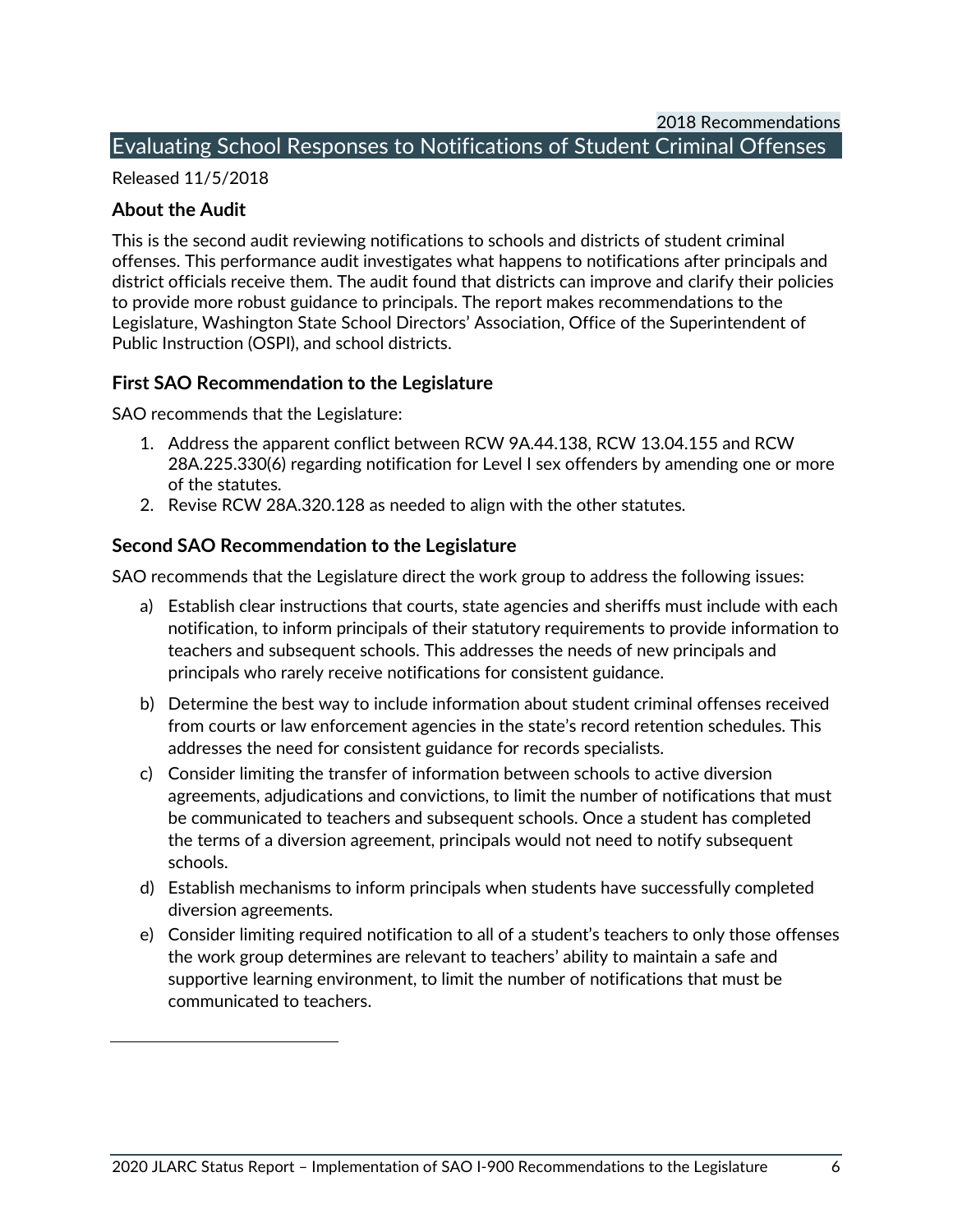## **JLARC staff status review and summary comments - first recommendation**

| Implementation   | Implemented (Adopted as presented)                                                                               |
|------------------|------------------------------------------------------------------------------------------------------------------|
| Status:          | 2SHB 1191 takes effect on June 11, 2020                                                                          |
| <b>Comments:</b> | 2SHB 1191 amends the relevant statutes to address conflicts regarding<br>notification for Level 1 sex offenders. |

## **JLARC staff status review and summary comments - second recommendation**

| Implementation | <b>Implemented</b> (Partially implemented)                                                                               |
|----------------|--------------------------------------------------------------------------------------------------------------------------|
| Status:        | 2SHB 1191 takes effect on June 11, 2020                                                                                  |
| Comments:      | SSHB 1191 implements parts of the recommendation (c-e). It does not<br>implement sections a and b of the recommendation. |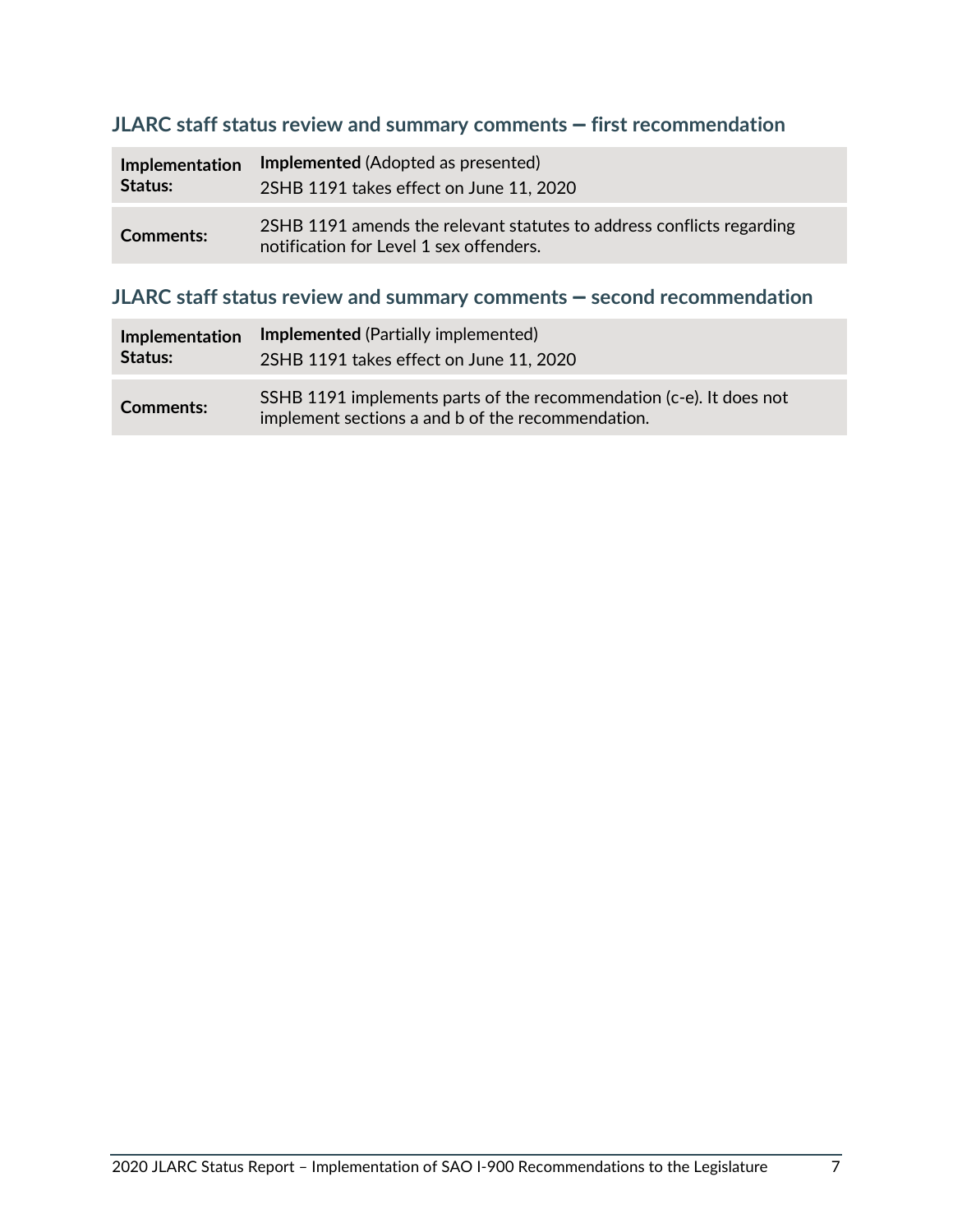## <span id="page-9-0"></span>Ensuring Notification to Schools and Districts of Student Criminal Offenses

Released 5/7/2018

### **About the Audit**

This performance audit investigates the notification process to schools and districts regarding students who have committed crimes. Information about these students comes from several places, including courts, law enforcement, and state agencies. The audit identified areas of improvement in communication between the government entities and the schools and school districts. The report makes recommendations to the Legislature, OSPI, the Administrative Office of the Courts, Corrections, Juvenile Rehabilitation, and education associations.

## **SAO Recommendation to the Legislature**

SAO recommends the Legislature formalize the work group of stakeholders that began meeting during the audit to provide stakeholders time to resolve the remaining issues identified in the audit – which transcend any one entity – and come to agreement on proposed statutory changes.

Issues to be addressed by the work group should include:

- a. Establish a process to ensure courts, Corrections, Juvenile Rehabilitation and sheriffs have access to accurate district, school and enrollment information as necessary.
- b. Assign a single point of contact at each school district to receive all notifications, along with back-ups in case the primary contact is absent.
- c. Assemble a proposal and a budget to develop and maintain an automated notification system.
- d. Continue to improve guidance, training and monitoring.
- e. Consider potential statutory changes to:
	- o Limit notification requirements upon conviction, adjudication or diversion agreements to offenses that pose a public safety risk or might impact services provided to students.
	- o Require courts to notify designated contacts at districts, rather than school principals.
	- o Eliminate notifications for individuals that have received high school diplomas or the equivalent and individuals in partial confinement, as well as notifications to private schools when it is known the juvenile will not be attending that school.

| Implementation | Implemented (Partially implemented)                                                                  |
|----------------|------------------------------------------------------------------------------------------------------|
| Status:        | 2SHB 1191 takes effect on June 11, 2020                                                              |
| Comments:      | 2SHB 1191 addresses issues b, d, and e of the recommendation. It does not<br>address issues a and c. |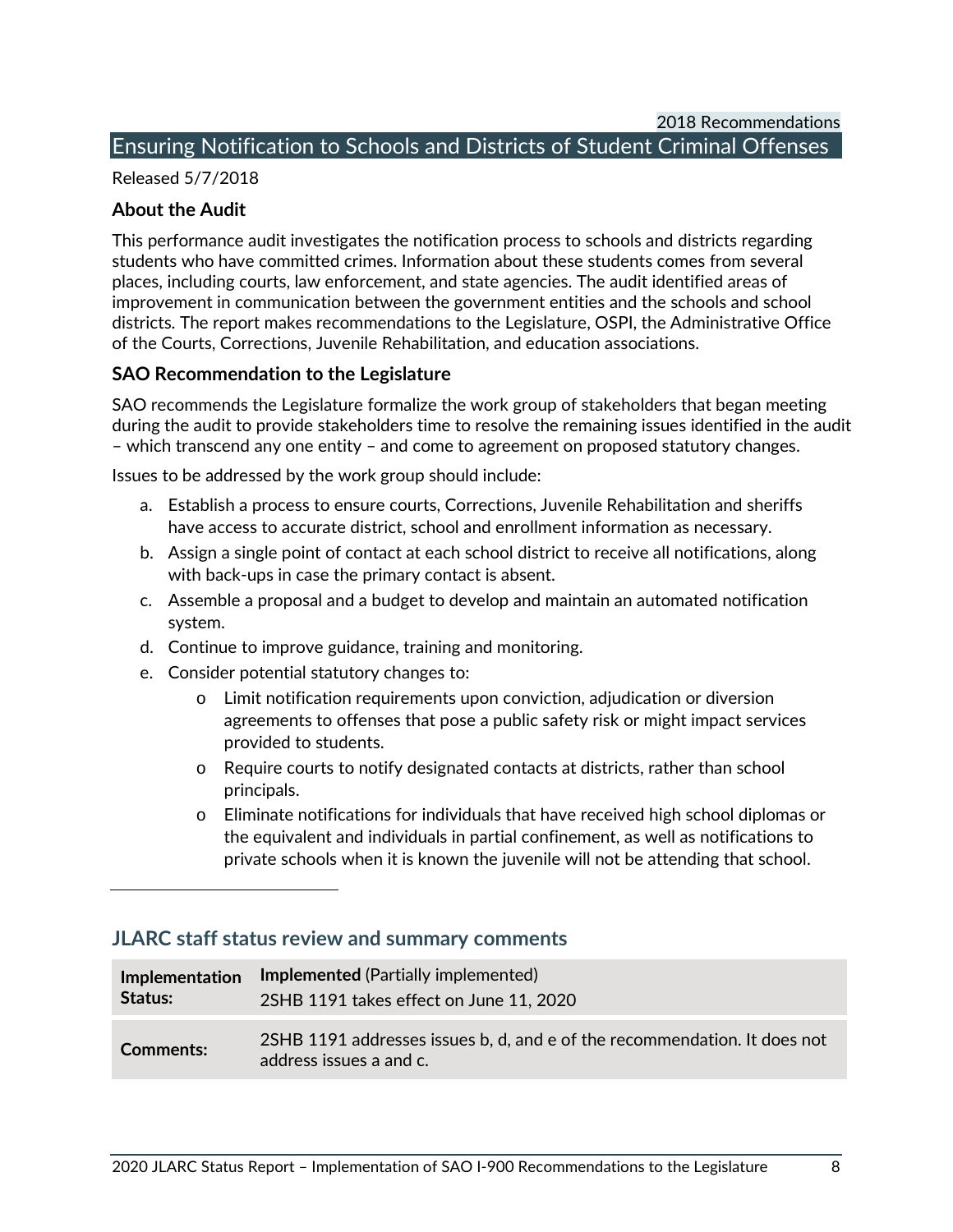# <span id="page-10-0"></span>**Previously Unresolved 2017 Recommendations**

## <span id="page-10-1"></span>2017 Recommendations Leading Practices for the State's Secondary Career & Technical Education **Programs**

Released 12/19/2017

## **About the Audit**

This performance audit investigates the coordination of agencies involved in career and technical education programs (CTE) and recommends clarifying statutes and improving coordination, oversight, and cooperation across Washington's career and technical education system. The audit found that CTE courses offered in Washington's public schools with the highest enrollment could more strongly align with high wage, high demand occupational areas. The report makes recommendations to the Legislature, OSPI, the Workforce Training and Education Coordinating Board, and the State Board for Community and Technical Colleges.

## **SAO Recommendation to the Legislature**

SAO recommends that the Legislature revise Chapter 28A.700 RCW to:

- a) Define the term "skills gap" as used in RCW 28A.700.010(2)(a), which requires districts to demonstrate how their CTE plans help address the skills gap. Clarifying this term would potentially affect how and the extent by which high demand occupation drives CTE programming. This new definition should apply consistently across agencies.
- b) Define the term "high wage" as used in the definition of CTE (RCW 28A.700.010(5)), which in part defines CTE as "a plan or program of courses that enable options for students to obtain high wage employment preparation." This new definition should apply consistently across agencies.
- c) Require districts to submit evidence of high local labor demand for existing CTE programs when OSPI reapproves them every 5 years.

| Implementation<br>Status: | Not Implemented (Related or no information)                          |
|---------------------------|----------------------------------------------------------------------|
| Comments:                 | No legislative action has been taken related to this recommendation. |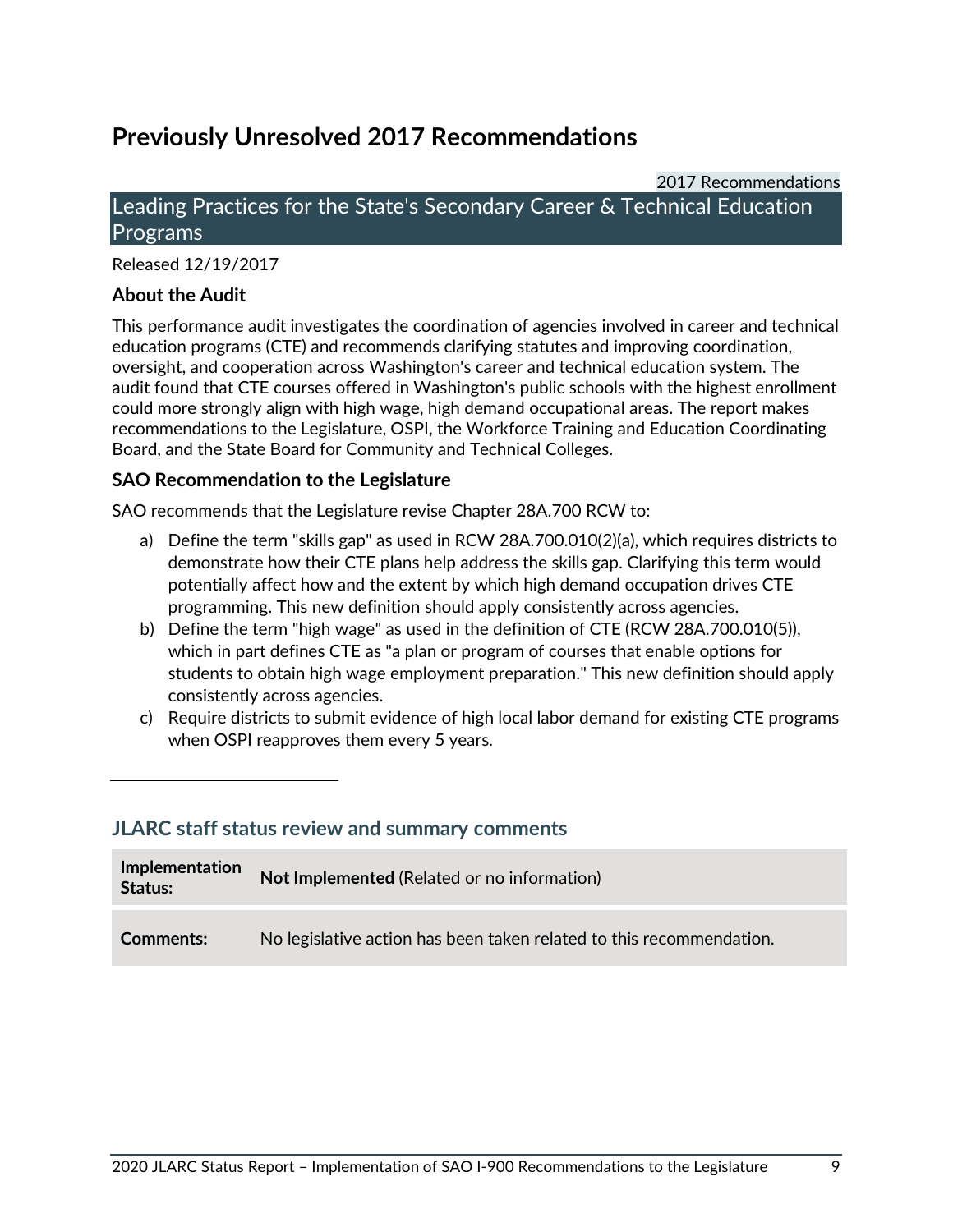## <span id="page-11-0"></span>Correctional Industries: Planning, pricing and market share

Released 5/4/2017

## **About the Audit**

The Correctional Industries (CI) program offers inmates a chance to gain skills that make it more likely they will find jobs after release. This performance audit analyzed the practices of the CI program and found that applying leading practices would help CI more effectively plan for and manage successful industries and set competitive prices that achieve sufficient profit for reinvestment.

## **SAO Recommendation to the Legislature**

SAO recommends that the Legislature should clarify RCW 72.09 to explain how CI should measure compliance with unfair competition restrictions for its Class 2 industries.

| Implementation   | Not Implemented (Bill introduced but not adopted)                                                                                                                                                                                                                                                                                                                    |
|------------------|----------------------------------------------------------------------------------------------------------------------------------------------------------------------------------------------------------------------------------------------------------------------------------------------------------------------------------------------------------------------|
| Status:          | SSB 5838 was introduced in 2019 and re-introduced in 2020.                                                                                                                                                                                                                                                                                                           |
| <b>Comments:</b> | SSB 5838 would have reformed the CI Advisory Committee to a decision-<br>making committee. It also would have given the committee the authority to<br>set the unfair competition rate every two years and to consider a variety of<br>factors when making the decision (e.g., gross business income, number of<br>businesses reporting income for each CI industry). |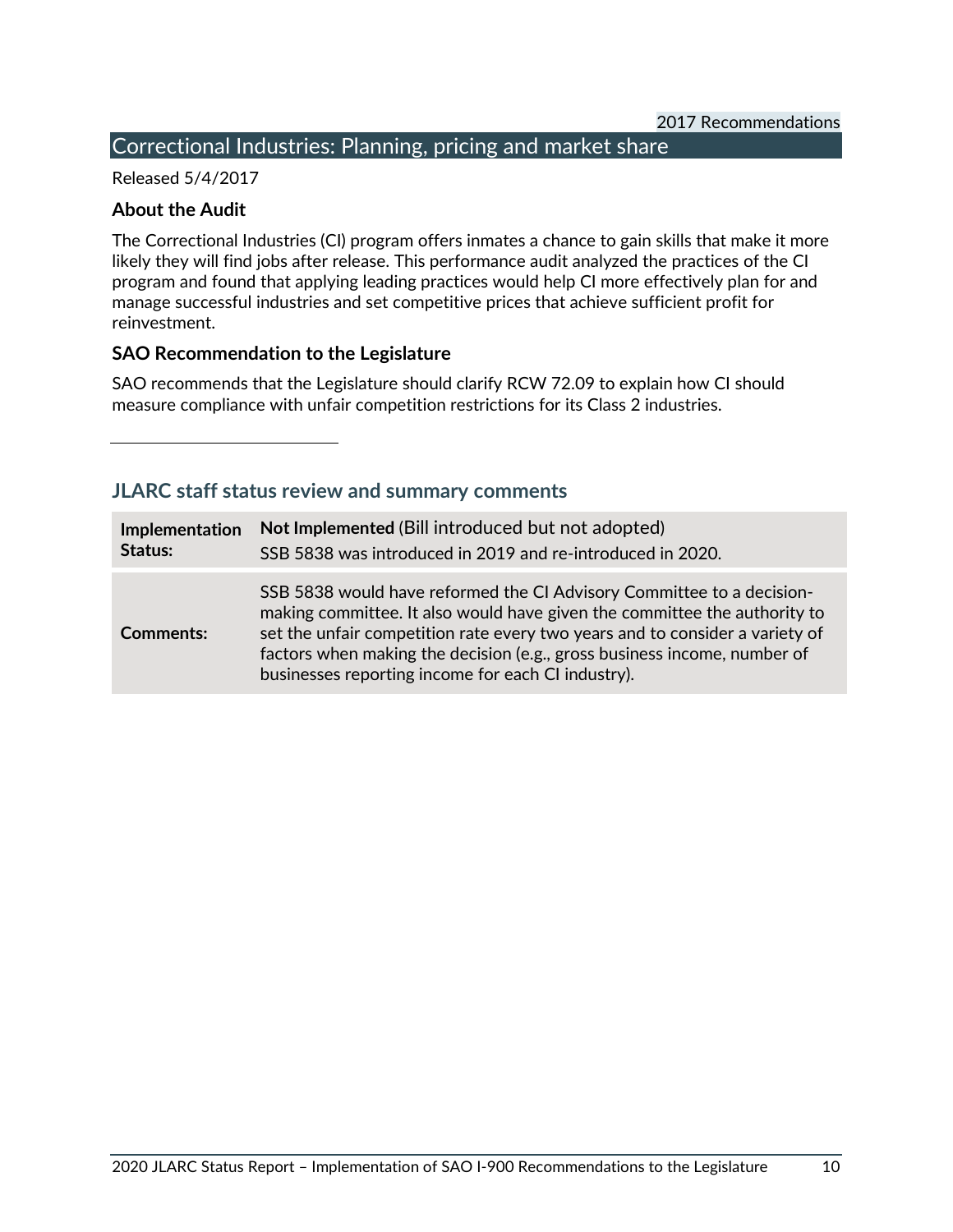# <span id="page-12-0"></span>**Previously Unresolved 2016 Recommendations**

2016 Recommendations

## <span id="page-12-1"></span>Medical Discipline

Released 11/7/2016

## **About the Audit**

In Washington, medical doctors and physician assistants (PAs) are licensed and regulated by the Medical Quality Assurance Commission (MQAC), while osteopathic doctors and PAs are licensed and regulated by the Board of Osteopathic Medicine and Surgery (BOMS). This performance audit examined:

- The process by which MQAC and BOMS assess and investigate complaints.
- How they communicate with the people who have filed complaints, those accused of misconduct, and the general public.
- How they ensure sanctions are completed.

SAO identified areas of improvement for both boards, including three recommendations to the Legislature for statutory changes. The Legislature has implemented two of the recommendations.

## **SAO Recommendation to the Legislature**

SAO recommends that the Legislature modify the Uniform Disciplinary Act so all healthcare professionals must post information in a prominent location about where to file complaints.

## **JLARC staff status review and summary comments**

**Implementation Status:** Not Implemented (Related or no information) **Comments:** No legislative action has been taken related to this recommendation.